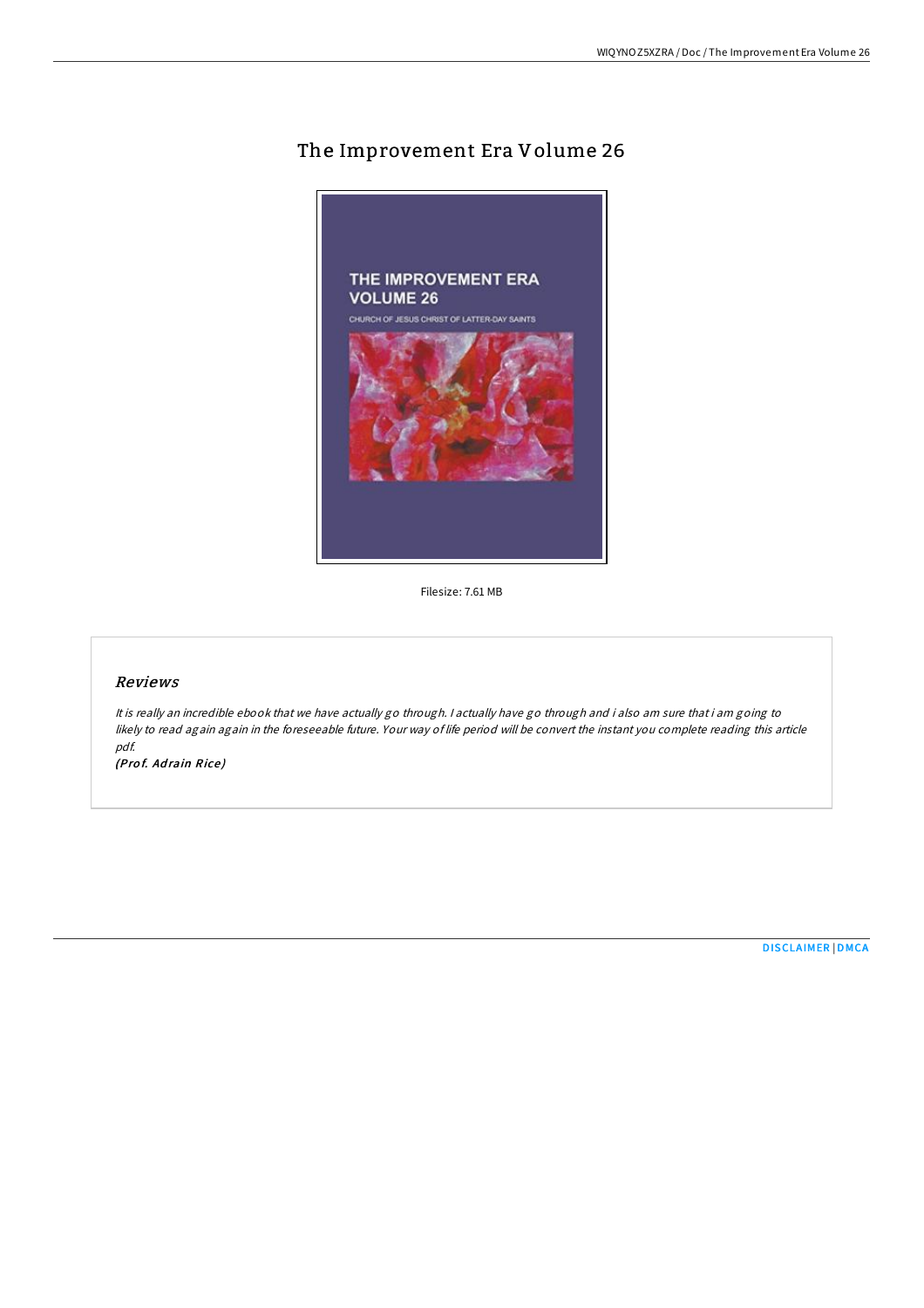#### THE IMPROVEMENT ERA VOLUME 26



To get The Impro vement Era Vo lume 26 eBook, make sure you click the web link below and download the document or have accessibility to other information which are have conjunction with THE IMPROVEMENT ERA VOLUME 26 ebook.

RareBooksClub. Paperback. Book Condition: New. This item is printed on demand. Paperback. 236 pages. Dimensions: 9.7in. x 7.4in. x 0.5in.This historic book may have numerous typos and missing text. Purchasers can usually download a free scanned copy of the original book (without typos) from the publisher. Not indexed. Not illustrated. 1922 edition. Excerpt: . . . secretary; Thomas R. Harper. Middle row: Franklin C. Hansen, Alice Kirkham, Leah McKell, Minnie Knight, visiting from Denver; Thelma Goodwin, Effie Hilton, Vernal Twede, incoming conference president. Front row: J. B. Porter, visitor; C. Stewart Mason, outgoing conference president; John M. Knight, mission president; Florence B. Knight, president of Relief Society of Western States mission; Newel Kelsey, president Pueblo branch; Andrew Hood, visitor from Denver conference. A Child Healed President L. W. Doxey, Fort Worth, Texas, of the Central States mission, November 15: The missionaries here rejoice in the many glorious privileges and blessings witnessed in their-travels to further the Lords work. We have a testimony that the Lord is blessing his children in these days as in days of old. This has been realized here of late during the present prevalence of a fever spreading through the country. The child of a family afflicted with this fever was given up to die by two attending physicians. That night the elders were called and administered to the child and prayed for it, that it might be restored to health. The next morning, to the surprise of the physicians and neighbors, the boy was feeling well and on the rapid road to recovery. This is but one instance of many. Many hearts have been softened, and a number of people have been received into the Church by baptism. Others have expressed themselves as desiring to follow in the near future. Missionaries, left to right, top...

- $PSE$ Read The Impro [vement](http://almighty24.tech/the-improvement-era-volume-26.html) Era Vo lume 26 Online
- 旨 Do wnlo ad PDF The Impro [vement](http://almighty24.tech/the-improvement-era-volume-26.html) Era Vo lume 26